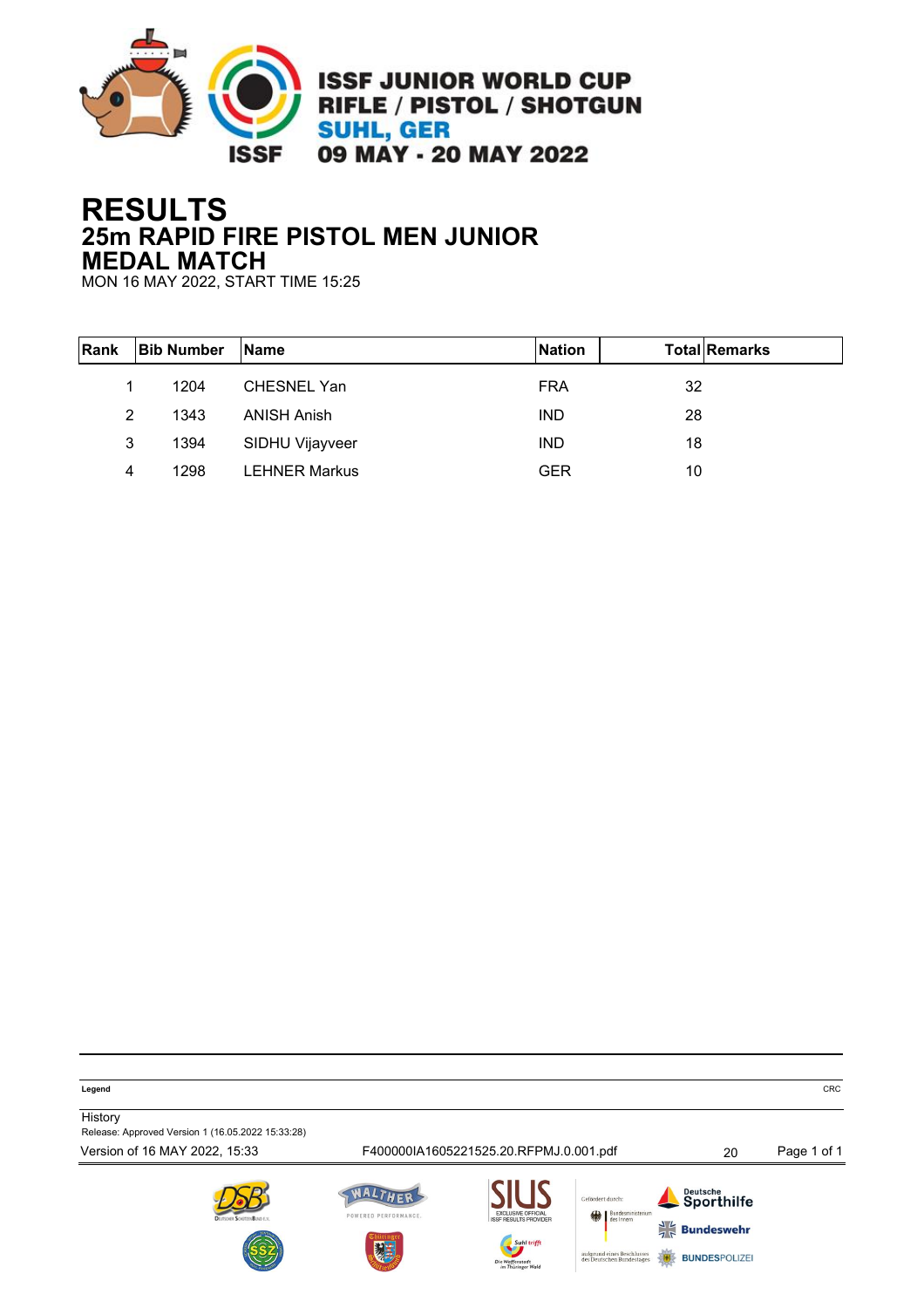

# **RESULTS 25m RAPID FIRE PISTOL MEN JUNIOR ELIMINATION RELAY 2**

MON 16 MAY 2022, START TIME 15:05

| Rank | <b>Bib Number</b> | <b>IName</b>                 | <b>Nation</b> | <b>Total Remarks</b> |    |
|------|-------------------|------------------------------|---------------|----------------------|----|
|      | 1204              | CHESNEL Yan                  | <b>FRA</b>    | 15                   | MМ |
| 2    | 1394              | SIDHU Vijayveer              | <b>IND</b>    | 13                   | MМ |
| 3    | 1444              | <b>PALELLA Michele</b>       | <b>ITA</b>    | 9                    |    |
|      | 1724              | <b>KRUAWONGKAEW Thanawit</b> | THA           | <b>DNS</b>           |    |

**Legend** CRC

**History** Release: Approved Version 1 (16.05.2022 15:07:13)

Version of 16 MAY 2022, 15:07 H400000IA1605221505.20.RFPMJ.0.001.pdf 20 Page 1 of 1WALTHER Deutsche<br>Sporthilfe Cofördert durch POWERED PERFORMANCE.  $\frac{1}{7}$  Bundeswehr aufgrund eines Besch<br>des Deutschen Bunde **BUNDESPOLIZE**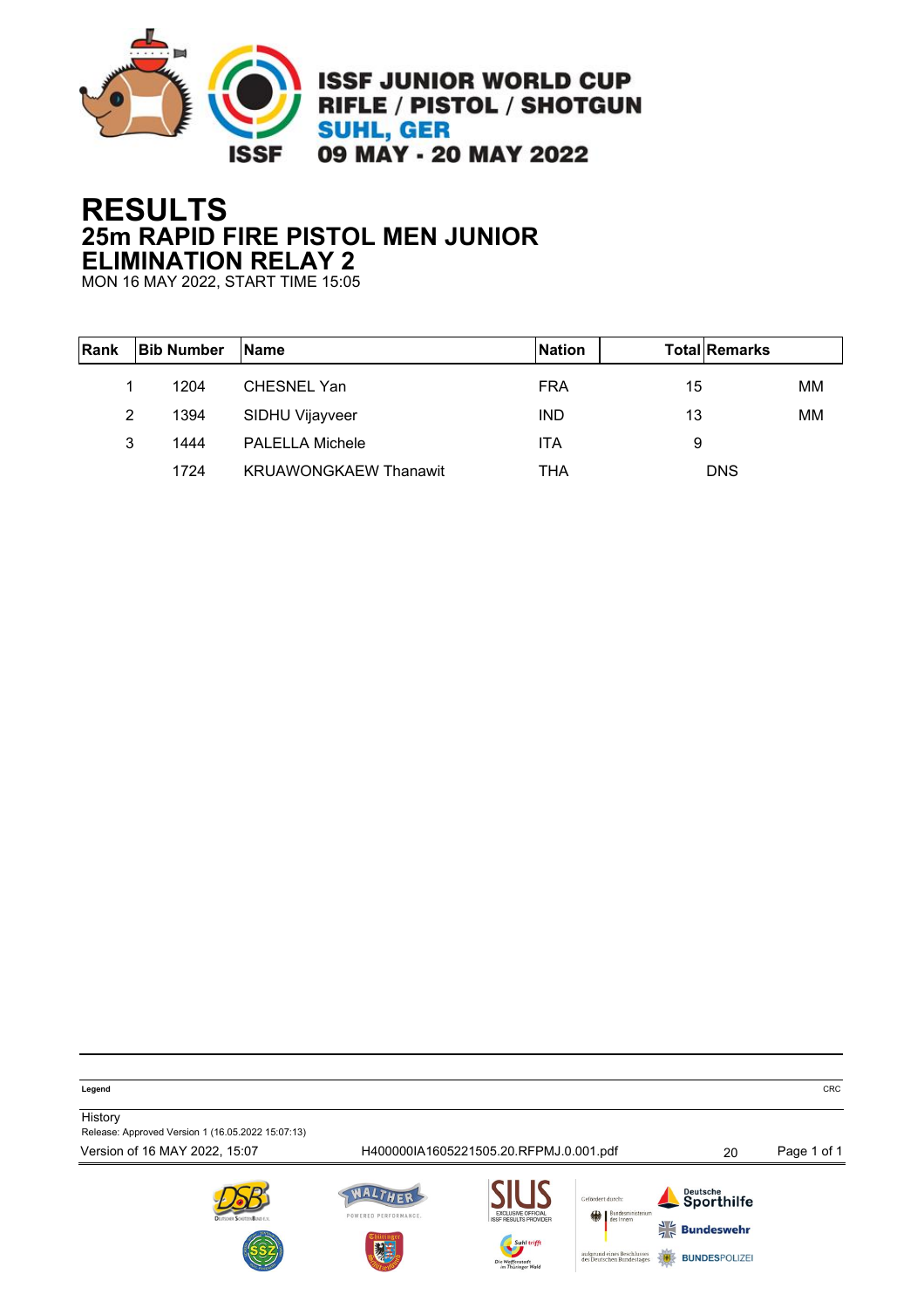

# **RESULTS 25m RAPID FIRE PISTOL MEN JUNIOR ELIMINATION RELAY 1**

MON 16 MAY 2022, START TIME 14:45

| <b>IRank</b> | <b>Bib Number</b> | <b>IName</b>           | <b>Nation</b> | <b>TotallRemarks</b> |    |
|--------------|-------------------|------------------------|---------------|----------------------|----|
|              | 1343              | <b>ANISH Anish</b>     | <b>IND</b>    | 18                   | MМ |
| 2            | 1298              | <b>LEHNER Markus</b>   | <b>GER</b>    | 12                   | MM |
| 3            | 1395              | SINGH Adarsh           | <b>IND</b>    | 11                   |    |
| 4            | 1501              | <b>VILCINS Daniels</b> | LAT           | 9                    |    |

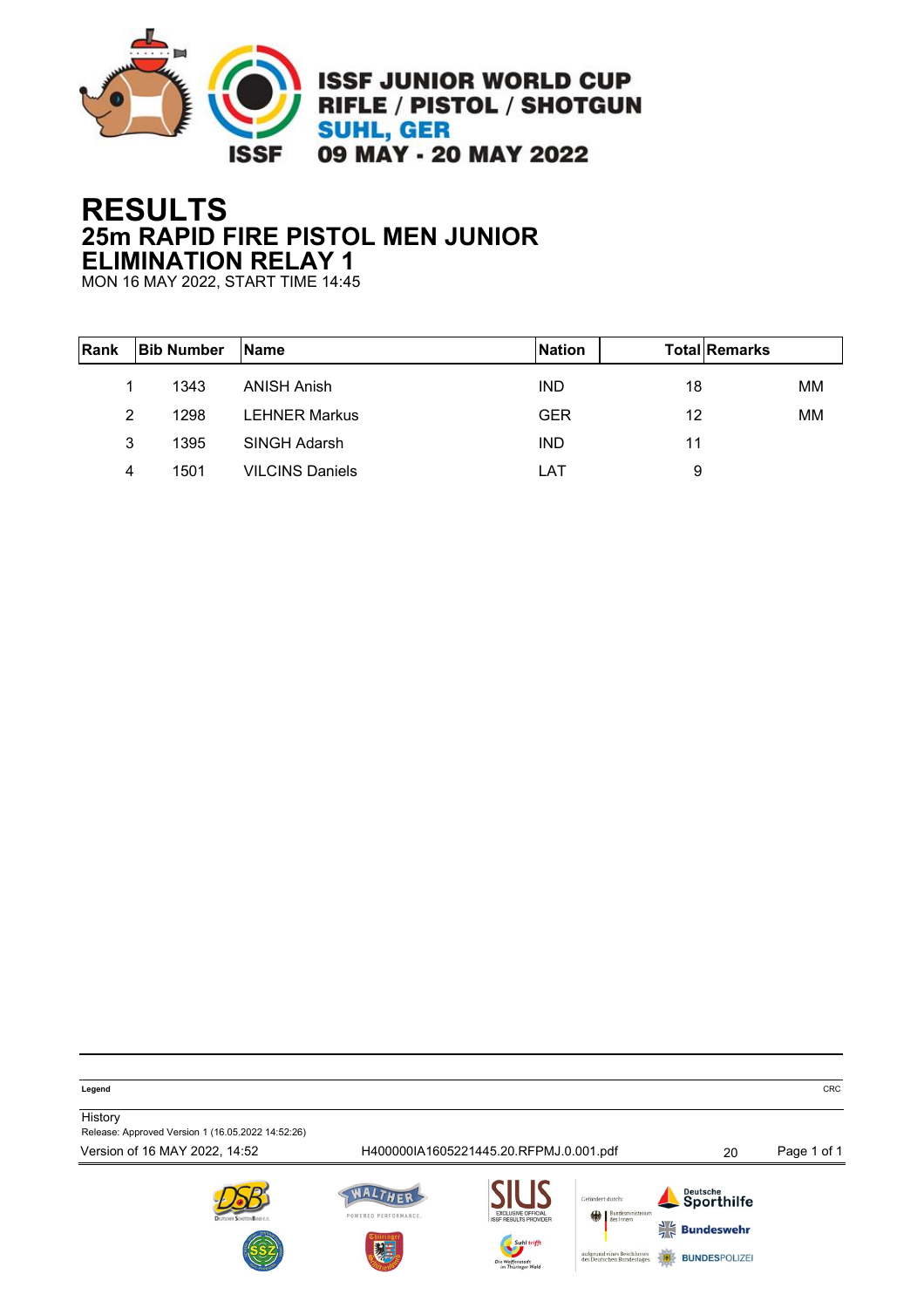

**ISSF JUNIOR WORLD CUP** RIFLE / PISTOL / SHOTGUN **SUHL, GER** 09 MAY - 20 MAY 2022

## **RESULTS 25m RAPID FIRE PISTOL MEN JUNIOR QUALIFICATION**

SUN 15 MAY 2022, START TIME 14:00

|      |                    |                            |            |              | <b>Seconds</b> |    | Sub                     |       |              |                |
|------|--------------------|----------------------------|------------|--------------|----------------|----|-------------------------|-------|--------------|----------------|
| Rank | <b>Bib No Name</b> |                            | <b>Nat</b> | <b>Stage</b> | 8              | 6  | $\overline{\mathbf{4}}$ | Total | <b>Total</b> | <b>Remarks</b> |
| 1    | 1343               | <b>ANISH Anish</b>         | <b>IND</b> | Stage 1      | 99             | 97 | 97                      | 293   |              |                |
|      |                    |                            |            | Stage 2      | 97             | 97 | 97                      | 291   | 584-13x      | E1             |
| 2    | 1394               | SIDHU Vijayveer            | <b>IND</b> | Stage 1      | 99             | 98 | 89                      | 286   |              |                |
|      |                    |                            |            | Stage 2      | 99             | 97 | 97                      | 293   | 579-15x      | E <sub>2</sub> |
| 3    | 1395               | SINGH Adarsh               | <b>IND</b> | Stage 1      | 98             | 99 | 91                      | 288   |              |                |
|      |                    |                            |            | Stage 2      | 98             | 95 | 93                      | 286   | 574-12x      | E <sub>1</sub> |
| 4    | 1204               | <b>CHESNEL Yan</b>         | <b>FRA</b> | Stage 1      | 96             | 97 | 91                      | 284   |              |                |
|      |                    |                            |            | Stage 2      | 99             | 98 | 90                      | 287   | 571-22x      | E <sub>2</sub> |
| 5    | 1501               | <b>VILCINS Daniels</b>     | LAT        | Stage 1      | 100            | 96 | 95                      | 291   |              |                |
|      |                    |                            |            | Stage 2      | 93             | 97 | 90                      | 280   | 571-10x      | E1             |
| 6    | 1444               | <b>PALELLA Michele</b>     | <b>ITA</b> | Stage 1      | 95             | 97 | 91                      | 283   |              |                |
|      |                    |                            |            | Stage 2      | 99             | 98 | 88                      | 285   | 568-13x      | E <sub>2</sub> |
| 7    |                    | 1382 SAMEER Sameer         | <b>IND</b> | Stage 1      | 98             | 94 | 96                      | 288   |              |                |
|      |                    |                            |            | Stage 2      | 100            | 93 | 81                      | 274   | $562 - 13x$  |                |
| 8    | 1298               | <b>LEHNER Markus</b>       | <b>GER</b> | Stage 1      | 98             | 91 | 88                      | 277   |              |                |
|      |                    |                            |            | Stage 2      | 97             | 98 | 89                      | 284   | 561-15x      | E1             |
| 9    | 1724               | KRUAWONGKAEW Thanawit THA  |            | Stage 1      | 96             | 93 | 91                      | 280   |              |                |
|      |                    |                            |            | Stage 2      | 98             | 94 | 89                      | 281   | $561 - 13x$  | E <sub>2</sub> |
| 10   | 1288               | <b>GSOELL Tobias</b>       | <b>GER</b> | Stage 1      | 94             | 92 | 89                      | 275   |              |                |
|      |                    |                            |            | Stage 2      | 95             | 95 | 93                      | 283   | 558-12x      |                |
| 11   | 1227               | <b>ZUNINO Romain</b>       | <b>FRA</b> | Stage 1      | 97             | 85 | 87                      | 269   |              |                |
|      |                    |                            |            | Stage 2      | 97             | 99 | 91                      | 287   | 556-17x      |                |
| 12   |                    | 1103 KRAJC Petr            | CZE        | Stage 1      | 93             | 91 | 87                      | 271   |              |                |
|      |                    |                            |            | Stage 2      | 96             | 96 | 92                      | 284   | 555-8x       |                |
| 13   | 1723               | <b>KONGKLANG Waster</b>    | <b>THA</b> | Stage 1      | 95             | 96 | 81                      | 272   |              |                |
|      |                    | Warakorn                   |            | Stage 2      | 97             | 95 | 90                      | 282   | 554-16x      |                |
| 14   | 1290               | <b>HOLLFOTH Felix Luca</b> | <b>GER</b> | Stage 1      | 93             | 98 | 88                      | 279   |              |                |
|      |                    |                            |            | Stage 2      | 94             | 93 | 88                      | 275   | 554- 6x      |                |
| 15   | 1330               | NAGY Akos Karoly           | <b>HUN</b> | Stage 1      | 94             | 96 | 91                      | 281   |              |                |
|      |                    |                            |            | Stage 2      | 92             | 92 | 87                      | 271   | 552-12x      |                |
| 16   | 1334               | <b>REDECSI Mate</b>        | <b>HUN</b> | Stage 1      | 92             | 95 | 87                      | 274   |              |                |
|      |                    |                            |            | Stage 2      | 93             | 92 | 92                      | 277   | 551-10x      |                |
| 17   | 1280               | <b>DOERR Evan</b>          | <b>GER</b> | Stage 1      | 93             | 97 | 90                      | 280   |              |                |
|      |                    |                            |            | Stage 2      | 97             | 91 | 79                      | 267   | 547-12x      |                |

#### Version of 16 MAY 2022, 12:44 Q400000IA1505221400.20.RFPMJ.0.001.pdf 20 Page 1 of 2









Bunde<br>des In 传